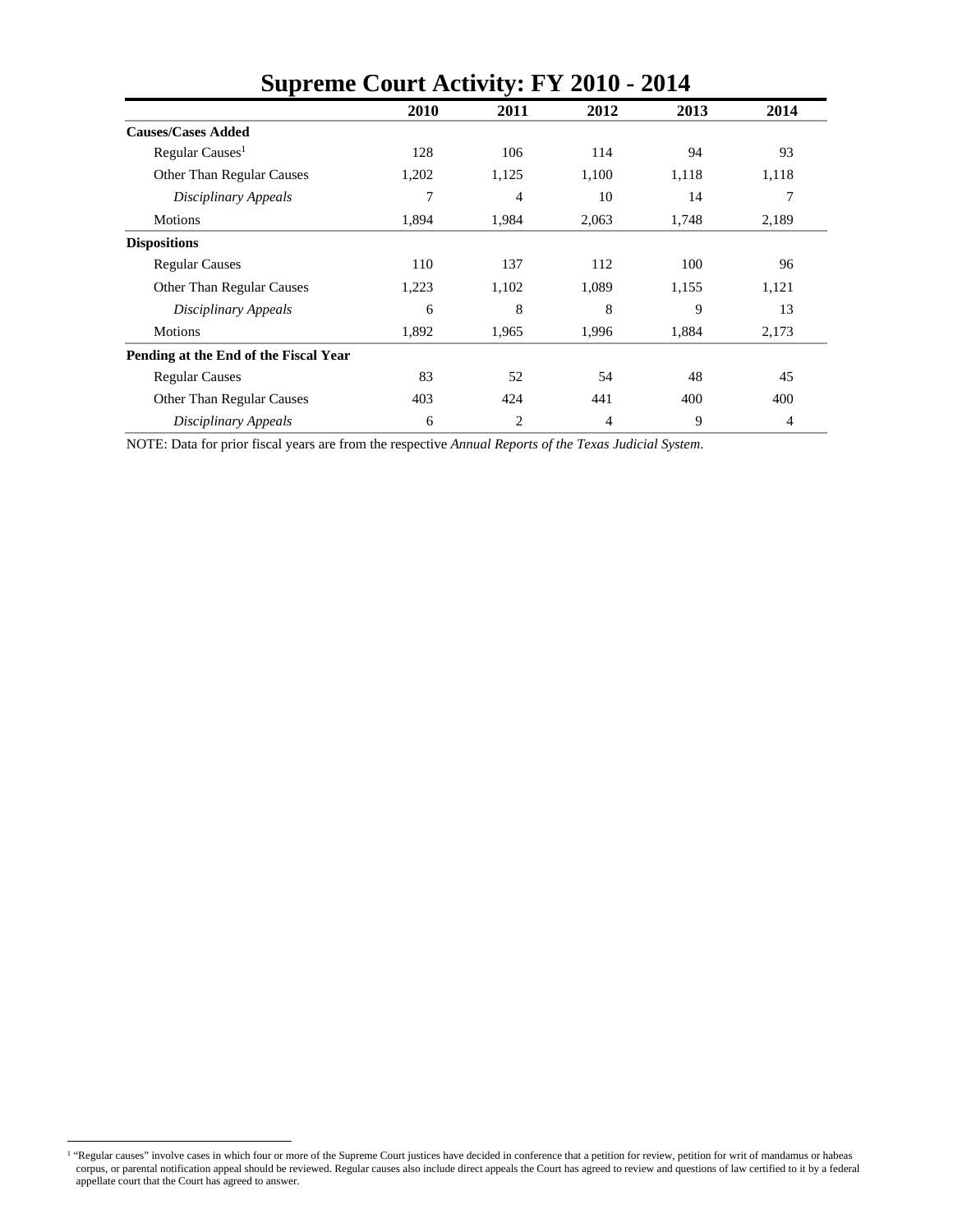|                                 |                                                 | Pending:<br>$9/1/2013^2$ | <b>Causes</b><br><b>Added</b> | <b>Total</b> on<br><b>Docket</b> | <b>Dispositions</b> | Pending:<br>8/31/2014 |
|---------------------------------|-------------------------------------------------|--------------------------|-------------------------------|----------------------------------|---------------------|-----------------------|
|                                 | <b>REGULAR CAUSES</b>                           |                          |                               |                                  |                     |                       |
|                                 | <b>Granted Petitions for Review</b>             | 39                       | 74                            | 113                              | 78                  | 35                    |
|                                 | Petitions for Writs of Mandamus                 | 5                        | 12                            | 17                               | 10                  | 7                     |
|                                 | <b>Granted Rehearings of Causes</b>             | $\Omega$                 | $\Omega$                      | $\mathbf{0}$                     | $\Omega$            | 0                     |
|                                 | Granted Petitions for Writs of Habeas<br>Corpus | $\Omega$                 | $\mathbf{0}$                  | $\overline{0}$                   | $\mathbf{0}$        | $\boldsymbol{0}$      |
|                                 | U.S. Certified Question                         | 4                        | 3                             | 7                                | $\overline{4}$      | 3                     |
|                                 | <b>Parental Notification Appeals</b>            | $\overline{0}$           | $\overline{0}$                | $\mathbf{0}$                     | $\mathbf{0}$        | $\Omega$              |
|                                 | Direct Appeals                                  | $\Omega$                 | $\Omega$                      | $\Omega$                         | 0                   | $\Omega$              |
|                                 | <b>Disciplinary Appeals</b>                     | $\mathbf{0}$             | $\overline{0}$                | $\mathbf{0}$                     | $\mathbf{0}$        | $\theta$              |
|                                 | <b>Reinstated Cause</b>                         | $\mathbf{0}$             | $\overline{4}$                | $\overline{4}$                   | $\overline{4}$      | $\theta$              |
|                                 | <b>Total for Regular Causes</b>                 | 48                       | 93                            | 141                              | 96                  | 45                    |
|                                 |                                                 | Pending:<br>$9/1/2013^3$ | <b>Filed</b>                  | <b>Total</b> on<br><b>Docket</b> | <b>Dispositions</b> | Pending:<br>8/31/2014 |
|                                 | OTHER THAN REGULAR CAUSES                       |                          |                               |                                  |                     |                       |
|                                 | <b>Petitions for Review</b>                     | 323                      | 792                           | 1,115                            | 786                 | 329                   |
|                                 | Petitions for Writs of Mandamus                 | 59                       | 207                           | 266                              | 206                 | 60                    |
|                                 | Petitions for Writs of Habeas Corpus            | $\mathbf{0}$             | 6                             | 6                                | 6                   | 0                     |
|                                 | Writs of Prohibition & Injunction               | $\Omega$                 | 3                             | 3                                | 3                   | 0                     |
|                                 | Direct Appeals                                  | $\overline{c}$           | 5                             | 7                                | 6                   | 1                     |
|                                 | <b>Certified Questions</b>                      | 1                        | 2                             | 3                                | 3                   | $\Omega$              |
| <b>U.S. Certified Questions</b> |                                                 | $\Omega$                 | $\mathbf{0}$                  | $\overline{0}$                   | $\mathbf{0}$        | $\Omega$              |
|                                 | Petitions for Certiorari                        | $\Omega$                 | 0                             | $\mathbf{0}$                     | $\mathbf{0}$        | 0                     |
|                                 | Petitions to Publish Under Rule 90c/47.3        | $\Omega$                 | 0                             | 0                                | $\Omega$            | $\Omega$              |
|                                 | Petitions for Temporary Injunctions             | $\Omega$                 | $\overline{0}$                | $\Omega$                         | $\Omega$            | $\Omega$              |
|                                 | Petition for Writ of Quo Warranto               | $\Omega$                 | $\overline{0}$                | $\mathbf{0}$                     | $\Omega$            | $\Omega$              |
|                                 | <b>Parental Notification Waiver</b>             | $\Omega$                 | $\Omega$                      | $\Omega$                         | $\Omega$            | $\Omega$              |
|                                 | <b>Emergency Stays</b>                          | 16                       | 94                            | 110                              | 102                 | 8                     |
|                                 | Multidistrict Litigation                        | $\overline{c}$           | 9                             | 11                               | 9                   | 2                     |
|                                 | <b>Total for Other than Regular Causes</b>      | 403                      | 1,118                         | 1,521                            | 1,121               | 400                   |
|                                 | <b>MOTIONS</b>                                  |                          |                               |                                  |                     |                       |
|                                 |                                                 |                          |                               |                                  |                     |                       |
|                                 | Causes                                          | 3                        | 42                            | 45                               | 34                  | 11                    |
|                                 | Petitions for Review                            | 16                       | 168                           | 1847                             | 160<br>38           | 24                    |
|                                 | Mandamus: Civil<br>Habeas Corpus                | 4<br>$\mathbf{0}$        | 39<br>0                       | 43<br>$\boldsymbol{0}$           | $\boldsymbol{0}$    | 5<br>$\boldsymbol{0}$ |
| Rehearing of                    | Writs of Prohibition & Injunction               | $\overline{0}$           | $\mathbf{1}$                  | 1                                | $\mathbf{1}$        | $\boldsymbol{0}$      |
|                                 | Disciplinary Appeal                             | $\overline{0}$           | 2                             | 2                                | 2                   | $\boldsymbol{0}$      |
|                                 | Direct Appeal                                   | $\overline{0}$           | 6                             | 6                                | 6                   | $\boldsymbol{0}$      |
|                                 | <b>Certified Questions</b>                      | $\overline{0}$           | $\overline{0}$                | $\mathbf{0}$                     | 0                   | $\boldsymbol{0}$      |
|                                 | Multidistrict Litigation                        | $\overline{0}$           | 1                             | 1                                | $\mathbf{1}$        | $\boldsymbol{0}$      |
|                                 | Motions for Extension of Time to File           | $\mathbf{0}$             | $\mathfrak{2}$                | $\overline{c}$                   | $\overline{c}$      | $\mathbf{0}$          |
|                                 | Motions for Extension of Time to File           | 5                        | 653                           | 658                              | 645                 | 13                    |
|                                 | Miscellaneous Motions                           | $\overline{a}$           | 1,275                         | 1,275                            | 1,284               | $---$                 |
|                                 | <b>Total for Motions</b>                        | 28                       | 2,189                         | 2,217                            | 2,173               | 53                    |
|                                 | <b>OTHER ACTIONS</b>                            |                          |                               |                                  |                     |                       |
|                                 | Disciplinary Actions                            | 10                       | 7                             | 17                               | 13                  | 4                     |
|                                 | <b>TOTAL FOR ALL</b>                            | 489                      | 3,407                         | 3,896                            | 3,403               | 502                   |

#### **Supreme Court Activity Detail: FY 2014**

<sup>2&</sup>lt;br>Cases pending at the beginning of the fiscal year (September 1) may not equal cases pending at the end of the previous fiscal year (August 31) due to docket adjustments.<br><sup>3</sup> Cases pending at the beginning of the fiscal y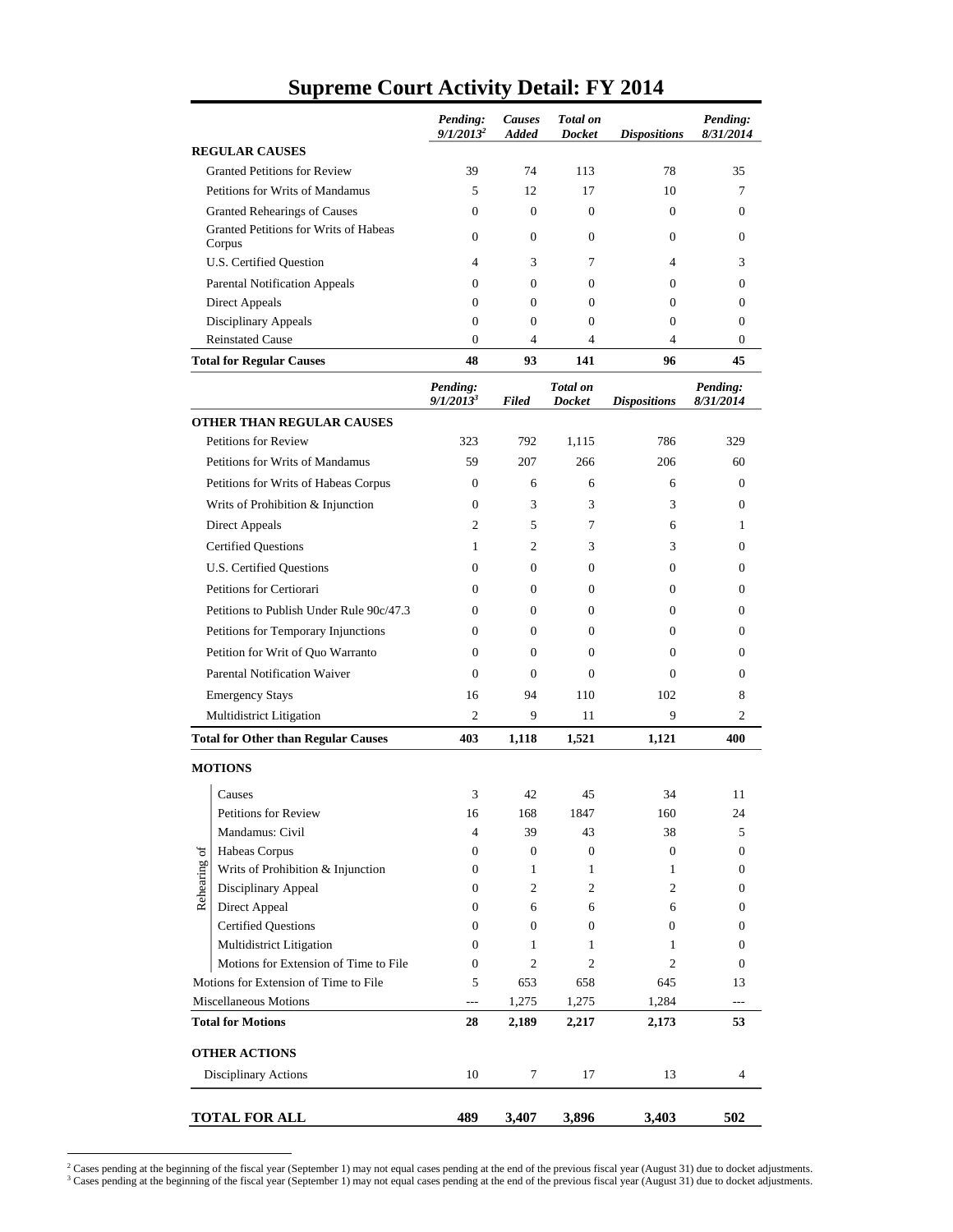# **Final Disposition of Regular Causes: FY 2014**

#### **Granted Petitions for Review**

| Affirmed                                                     | 13 | Abated                         |
|--------------------------------------------------------------|----|--------------------------------|
| Affirmed in part, reversed in part & rendered                | 1  | Conditionally granted          |
| Affirmed in part, reversed in part & remanded                | 2  | Denied                         |
| Affirmed in part, reversed in part & remanded to trial court | 5  | <b>TOTAL: Writs of Man</b>     |
| Dismissed                                                    | 1  |                                |
| Reversed in part, rendered in part & remanded to trial court | 1  | <b>U.S. Certified Question</b> |
| Reversed & dismissed                                         | 3  | Answered                       |
| Reversed & remanded                                          | 11 | <b>TOTAL: Direct Appeal</b>    |
| Reversed & remanded to trial court                           | 15 |                                |
| Reversed & rendered                                          | 13 | <b>Reinstated Cause</b>        |
| Reversed & trial court judgment affirmed                     | 1  | Court of appeals judge         |
| Reversed & trial court judgment reinstated                   | 3  | Denied                         |
| Disposed along with other petition(s) by one opinion         | 9  | Dismissed                      |
| <b>TOTAL: Granted Petitions for Review</b>                   | 78 | Dismissed as moot              |
|                                                              |    |                                |

| anted Petitions for Review                                   |    | <b>Petitions for Writs of Mandamus</b> |    |
|--------------------------------------------------------------|----|----------------------------------------|----|
| Affirmed                                                     | 13 | Abated                                 |    |
| Affirmed in part, reversed in part & rendered                |    | Conditionally granted                  |    |
| Affirmed in part, reversed in part & remanded                | 2  | Denied                                 |    |
| Affirmed in part, reversed in part & remanded to trial court |    | <b>TOTAL: Writs of Mandamus</b>        | 10 |
| Dismissed                                                    |    |                                        |    |
| Reversed in part, rendered in part & remanded to trial court |    | <b>U.S. Certified Question</b>         |    |
| Reversed & dismissed                                         | 3  | Answered                               |    |
| Reversed & remanded                                          | 11 | <b>TOTAL: Direct Appeal</b>            | 4  |
| Reversed & remanded to trial court                           | 15 |                                        |    |
| Reversed & rendered                                          | 13 | <b>Reinstated Cause</b>                |    |
| Reversed & trial court judgment affirmed                     |    | Court of appeals judgment affirmed     |    |
| Reversed & trial court judgment reinstated                   | 3  | Denied                                 |    |
| Disposed along with other petition(s) by one opinion         |    | Dismissed                              |    |
| <b>TOTAL: Granted Petitions for Review</b>                   | 78 | Dismissed as moot                      |    |
|                                                              |    | <b>TOTAL: Reinstated Cause</b>         | 4  |
|                                                              |    | <b>TOTAL DISPOSITIONS:</b>             | 96 |

|                                                      | <b>Initial</b><br>Review<br>Granted /<br>Accepted | Set to<br>Argue | Review<br>Refused/<br>Denied | ະອີ<br><b>Dismissed</b> | <b>Abated</b>  | Consoli<br>-dated | <b>Struck</b>  | Trans-<br>ferred | With-<br>drawn | <b>Total</b> |
|------------------------------------------------------|---------------------------------------------------|-----------------|------------------------------|-------------------------|----------------|-------------------|----------------|------------------|----------------|--------------|
| Petitions for Review                                 | 81                                                | $\mathbf{0}$    | 656                          | 36                      | 4              |                   | 8              | $\Omega$         | $\Omega$       | 786          |
| Petitions for Writs of Mandamus                      | 4 <sup>4</sup>                                    | 8               | 176                          | 12                      | $\overline{c}$ | $\Omega$          | 4              | $\Omega$         | $\Omega$       | 206          |
| Petitions for Writs of Habeas<br>Corpus              | $\overline{0}$                                    | $\mathbf{0}$    | 5                            | $\theta$                | 1              | $\Omega$          | $\overline{0}$ | $\mathbf{0}$     | $\overline{0}$ | 6            |
| Petitions for Writs of Prohibition<br>$&$ Injunction | $\Omega$                                          | $\mathbf{0}$    | 3                            | $\Omega$                | $\Omega$       | $\Omega$          | $\Omega$       | $\Omega$         | $\overline{0}$ | 3            |
| Direct Appeals                                       | $\Omega$                                          | $\theta$        |                              | 5                       | $\Omega$       | $\Omega$          | $\overline{0}$ | $\Omega$         | $\mathbf{0}$   | 6            |
| <b>Certified Questions</b>                           | 3                                                 | $\Omega$        | $\Omega$                     | $\Omega$                | $\Omega$       | $\Omega$          | $\Omega$       | $\Omega$         | $\Omega$       | 3            |
| U.S. Certified Questions                             | $\Omega$                                          | $\Omega$        | $\overline{0}$               | $\Omega$                | $\Omega$       | $\Omega$          | $\Omega$       | $\Omega$         | $\Omega$       | 0            |
| Petitions for Certiorari                             | $\Omega$                                          | $\mathbf{0}$    | $\overline{0}$               | $\Omega$                | $\Omega$       | $\Omega$          | 0              | $\Omega$         | $\mathbf{0}$   | 0            |
| Petitions for Temporary<br>Injunctions               | $\theta$                                          | $\mathbf{0}$    | $\mathbf{0}$                 | $\Omega$                | $\Omega$       | $\Omega$          | $\overline{0}$ | $\overline{0}$   | $\overline{0}$ | 0            |
| Petitions to Publish Under<br>Rule 90c/47.3          | $\Omega$                                          | $\mathbf{0}$    | $\mathbf{0}$                 | $\Omega$                | $\Omega$       | $\Omega$          | $\Omega$       | $\Omega$         | $\overline{0}$ | 0            |
| <b>Parental Notification Appeals</b>                 | $\Omega$                                          | $\theta$        | $\overline{0}$               | $\Omega$                | $\Omega$       | $\Omega$          | $\overline{0}$ | $\Omega$         | $\mathbf{0}$   | 0            |
| Petitions for Writ of Ouo<br>Warranto                | $\Omega$                                          | $\mathbf{0}$    | $\mathbf{0}$                 | $\Omega$                | $\Omega$       | $\Omega$          | 0              | $\Omega$         | $\overline{0}$ | 0            |
| <b>Emergency Stays</b>                               | 16                                                | $\Omega$        | 77                           | 9                       | $\Omega$       | $\Omega$          | 0              | $\Omega$         | $\mathbf{0}$   | 102          |
| Multidistrict Litigation                             | 6                                                 | $\Omega$        | 3                            | $\Omega$                | $\Omega$       | $\Omega$          | $\Omega$       | $\Omega$         | $\Omega$       | 9            |
| Appeals from Board of<br>Disciplinary Appeals        | 6                                                 | $\mathbf{0}$    | $\mathbf{0}$                 | $\overline{7}$          | $\mathbf{0}$   | $\overline{0}$    | $\overline{0}$ | $\theta$         | $\overline{0}$ | 13           |
| <b>TOTAL FOR ALL</b>                                 | 116                                               | 8               | 921                          | 69                      | 7              | 1                 | 12             | 0                | $\bf{0}$       | 1,134        |

# **Disposition of Other than Regular Causes: FY 2014**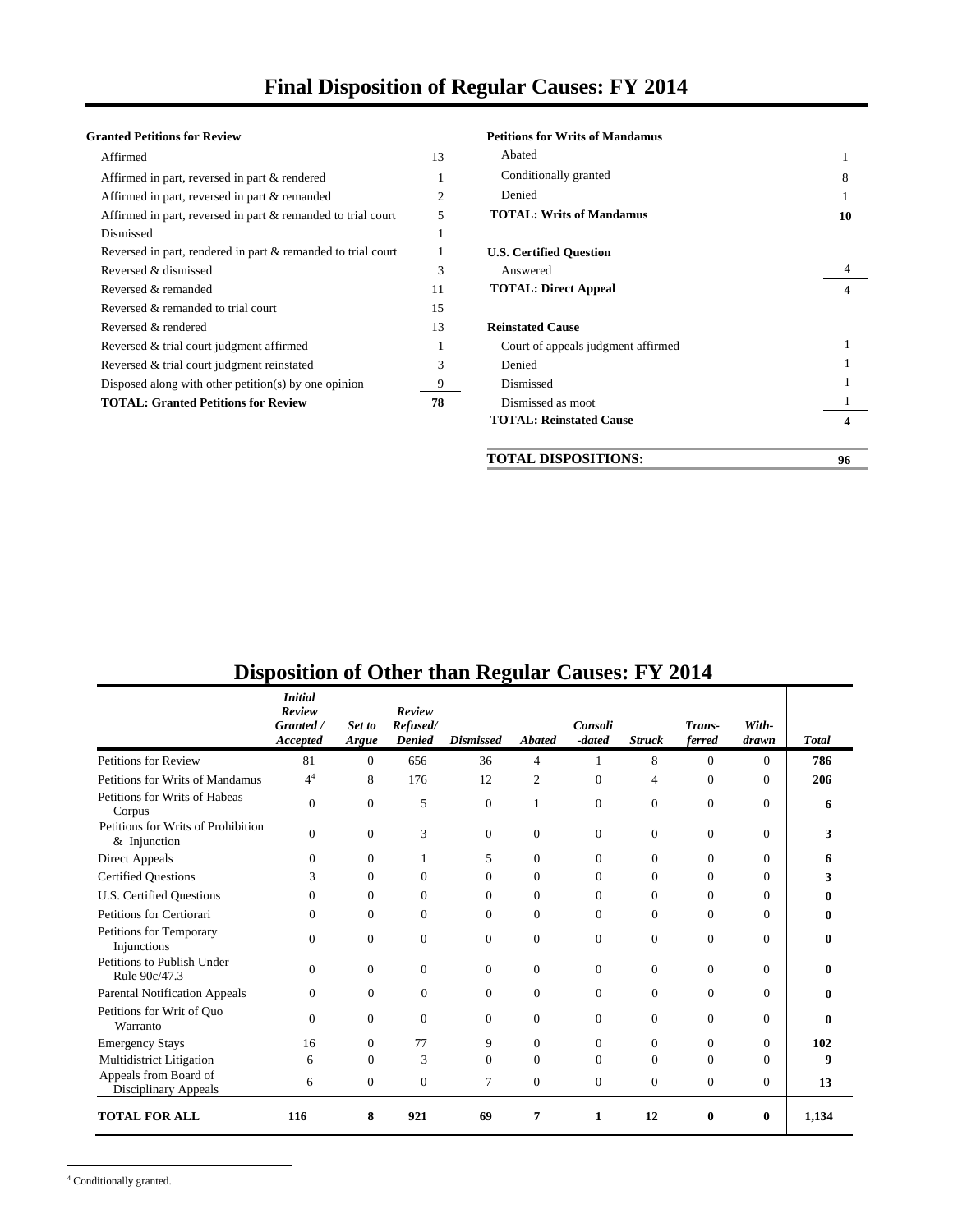|                                                   |                                       | <b>Granted</b> |                | <b>Denied Dismissed Abated</b> |                | Consoli-<br>dated | <b>Struck</b>  | Trans-<br>ferred | With-<br>drawn | <b>Total</b> |
|---------------------------------------------------|---------------------------------------|----------------|----------------|--------------------------------|----------------|-------------------|----------------|------------------|----------------|--------------|
|                                                   | Causes                                | $\Omega$       | $\Omega$       | 33                             |                | $\Omega$          | $\theta$       | $\Omega$         | $\Omega$       | 34           |
| <b>Petitions for Review</b>                       |                                       |                | $\Omega$       | 152                            | $\overline{c}$ |                   | $\Omega$       | $\Omega$         | $\Omega$       | 160          |
| $\sigma$                                          | Mandamus: Civil                       |                | $\Omega$       | 36                             |                |                   | $\Omega$       | $\Omega$         |                | 38           |
| Rehearing<br>Direct Appeal<br>Disciplinary Appeal | $\Omega$                              | $\Omega$       | 6              | $\Omega$                       | $\Omega$       | $\Omega$          | $\Omega$       | $\Omega$         | 6              |              |
|                                                   |                                       | $\Omega$       | $\overline{c}$ | $\Omega$                       | $\Omega$       | $\Omega$          | $\Omega$       | $\Omega$         |                |              |
|                                                   | Prohibition & Injunction              | $\Omega$       | $\Omega$       |                                | $\Omega$       | $\Omega$          | $\Omega$       | $\Omega$         | $\Omega$       |              |
|                                                   | Multidistrict Litigation              | $\Omega$       | $\Omega$       |                                | $\Omega$       | $\Omega$          | $\Omega$       | $\Omega$         | $\Omega$       |              |
|                                                   | Motions for Extension of Time to File |                | $\Omega$       |                                | $\Omega$       | $\Omega$          | $\Omega$       | $\Omega$         | $\Omega$       |              |
|                                                   | Motions for Extension of Time to File | 618            | $\Omega$       | 15                             | $\mathcal{I}$  | 5                 | $\Omega$       | $\Omega$         | $\Omega$       | 645          |
| <b>Miscellaneous Motions</b>                      |                                       | 1,170          | 72             | 42                             | $\overline{0}$ | $\overline{0}$    | $\overline{0}$ | $\mathbf{0}$     | $\Omega$       | 1,284        |
| <b>TOTAL</b>                                      |                                       | 1,794          | 72             | 289                            | 11             | 7                 | $\bf{0}$       | $\bf{0}$         | 0              | 2,173        |

# **Disposition of Motions: FY 2014**

#### **Opinions Delivered by the Supreme Court: FY 2014**

| <b>Majority Opinions</b>                    | 60                          |
|---------------------------------------------|-----------------------------|
| Per Curiam Opinions                         | 23                          |
| Concurring                                  | 8                           |
| Dissenting                                  | 21                          |
| Concurring and Dissenting                   | 0                           |
| Petitions or Appeals Denied With Per Curiam | 0                           |
| On Motion for Rehearing                     |                             |
| Other Opinions                              | $\mathcal{D}_{\mathcal{L}}$ |
| <b>TOTAL OPINIONS DELIVERED</b>             | 115                         |

# **Opinions of the Supreme Court: FY 2014**

| <b>Justices</b>               | <b>Majority</b><br><b>Opinions</b> | Per<br>Curiam<br><b>Opinions</b> | Concurring<br><b>Opinions</b> | <i>Dissenting</i><br><i><b>Opinions</b></i> | Concurring<br>and<br><b>Dissenting</b> | <b>Petitions</b><br>or Appeals<br><b>Denied</b><br><b>With Per</b><br>Curiam | On<br><b>Motion</b><br>for<br>Rehearing | <b>Other</b><br><b>Opinions</b> | <b>Total</b> |
|-------------------------------|------------------------------------|----------------------------------|-------------------------------|---------------------------------------------|----------------------------------------|------------------------------------------------------------------------------|-----------------------------------------|---------------------------------|--------------|
| Chief Justice Nathan L. Hecht | 10                                 | $\theta$                         | $\Omega$                      |                                             | $\Omega$                               |                                                                              |                                         | $\Omega$                        | 12           |
| Justice Paul W. Green         | 6                                  | h                                | $\Omega$                      |                                             | $\Omega$                               | 0                                                                            | $\theta$                                | $\Omega$                        | 11           |
| Justice Phil Johnson          | 5                                  | 2                                | $\Omega$                      |                                             | $\Omega$                               | 0                                                                            | $\theta$                                | $\Omega$                        | 10           |
| Justice Don R. Willett        | 6                                  |                                  |                               |                                             | $\Omega$                               |                                                                              |                                         |                                 | 10           |
| Justice Eva M. Guzman         | 8                                  |                                  |                               |                                             | 0                                      |                                                                              |                                         | $\Omega$                        | 19           |
| Justice Debra H. Lehrmann     | 9                                  | 3                                |                               |                                             | $\Omega$                               | 0                                                                            | $\Omega$                                | $\Omega$                        | 18           |
| Justice Jeffrey S. Boyd       |                                    | 4                                |                               |                                             | 0                                      |                                                                              | 0                                       |                                 | 18           |
| Justice John P. Devine        | 5                                  |                                  | $\Omega$                      |                                             | $\Omega$                               | 0                                                                            | 0                                       | $\mathbf{0}$                    | 10           |
| Justice Jeff V. Brown         | 4                                  |                                  | $\Omega$                      |                                             |                                        |                                                                              |                                         | $\Omega$                        |              |
| <b>TOTAL</b>                  | 60                                 | 23                               | 8                             | 21                                          |                                        |                                                                              |                                         | 2                               | 115          |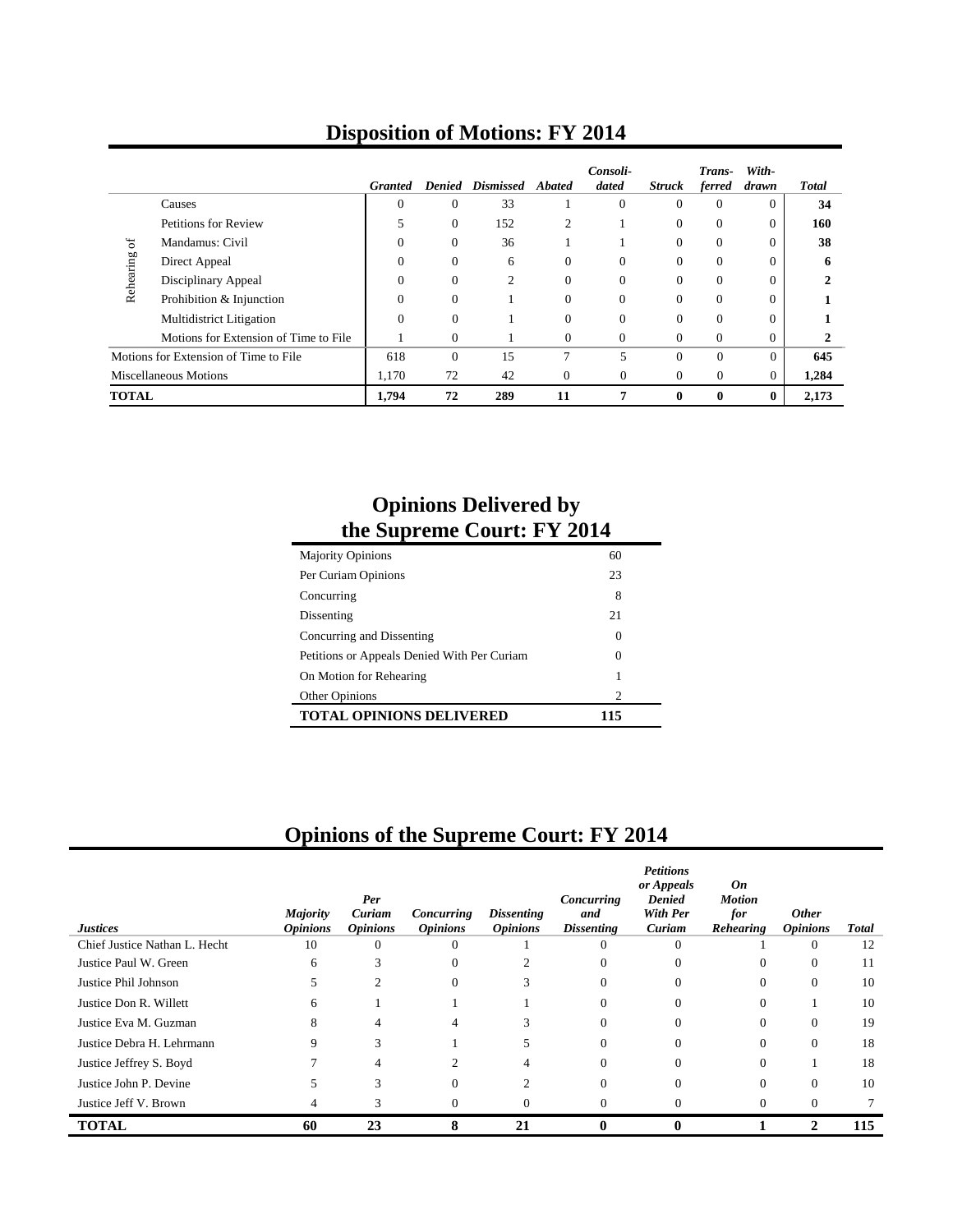#### **Action by the Supreme Court in Granted Petitions For Review & Rehearing of Causes By Court of Appeals: FY 2014**

|                                                              |              |                | $1^{ST}$ $2^{ND}$ $3^{RD}$ |                |                |                |                |              |                |                |              |                |                |                | 4 <sup>TH</sup> 5 <sup>TH</sup> 6 <sup>TH</sup> 7 <sup>TH</sup> 8 <sup>TH</sup> 9 <sup>TH</sup> 10 <sup>TH</sup> 11 <sup>TH</sup> 12 <sup>TH</sup> 13 <sup>TH</sup> 14 <sup>TH</sup> Total |
|--------------------------------------------------------------|--------------|----------------|----------------------------|----------------|----------------|----------------|----------------|--------------|----------------|----------------|--------------|----------------|----------------|----------------|--------------------------------------------------------------------------------------------------------------------------------------------------------------------------------------------|
| <b>OPINIONS ISSUED</b>                                       |              |                |                            |                |                |                |                |              |                |                |              |                |                |                |                                                                                                                                                                                            |
| <b>Court of Appeals ruling is:</b>                           |              |                |                            |                |                |                |                |              |                |                |              |                |                |                |                                                                                                                                                                                            |
| Affirmed                                                     | 3            |                | $\overline{c}$             | $\overline{0}$ | 3              | $\overline{0}$ | $\overline{0}$ | $\theta$     | $\overline{0}$ | $\overline{0}$ |              | $\Omega$       |                | 2              | 13                                                                                                                                                                                         |
| Affirmed in part, reversed in part, & rendered               | $\mathbf{0}$ | $\Omega$       | 1                          | $\overline{0}$ | $\overline{0}$ | $\overline{0}$ | $\overline{0}$ | $\theta$     | $\overline{0}$ | $\overline{0}$ | $\mathbf{0}$ | $\mathbf{0}$   | $\theta$       | $\Omega$       | 1                                                                                                                                                                                          |
| Affirmed in part, reversed in part & remanded                | $\Omega$     | $\theta$       | 1                          | $\mathbf{0}$   | 1              | $\overline{0}$ | $\mathbf{0}$   | $\mathbf{0}$ | $\theta$       | $\overline{0}$ | $\mathbf{0}$ | $\overline{0}$ | $\Omega$       | $\Omega$       | $\overline{2}$                                                                                                                                                                             |
| Affirmed in part, reversed in part & remanded to trial court |              | $\theta$       | $\Omega$                   | 1              | 1              | $\overline{0}$ | $\mathbf{0}$   | $\mathbf{0}$ | $\overline{0}$ | $\overline{0}$ | $\mathbf{0}$ | $\Omega$       |                | $\Omega$       | 5                                                                                                                                                                                          |
| Dismissed                                                    |              | $\mathbf{0}$   | $\mathbf{0}$               | $\mathbf{0}$   | $\mathbf{0}$   | $\overline{0}$ | $\theta$       | $\theta$     | $\theta$       | $\overline{0}$ | $\mathbf{0}$ | $\theta$       | $\theta$       | $\mathbf{0}$   | $\mathbf{1}$                                                                                                                                                                               |
| Reversed & trial court judgment affirmed                     | $\mathbf{0}$ | $\overline{0}$ | $\theta$                   | $\mathbf{0}$   | $\theta$       | $\overline{0}$ | $\mathbf{0}$   | $\mathbf{1}$ | $\overline{0}$ | $\overline{0}$ | $\mathbf{0}$ | $\overline{0}$ | $\mathbf{0}$   | $\mathbf{0}$   | 1                                                                                                                                                                                          |
| Reversed & dismissed                                         | 1            | $\mathbf{0}$   | $\overline{0}$             | $\mathbf{0}$   | $\mathbf{0}$   | $\overline{0}$ | 1              | 1            | $\overline{0}$ | $\overline{0}$ | $\mathbf{0}$ | $\overline{0}$ | $\overline{0}$ | $\Omega$       | 3                                                                                                                                                                                          |
| Reversed & remanded                                          | 2            | $\mathbf{0}$   | $\overline{0}$             | 1              | $\overline{2}$ | $\overline{0}$ | $\theta$       | $\mathbf{1}$ | $\theta$       | $\overline{0}$ | 1            | 1              | $\Omega$       | 3              | 11                                                                                                                                                                                         |
| Reversed & remanded to trial court                           | $\Omega$     | $\Omega$       | $\overline{c}$             | 1              | 3              | $\overline{0}$ | $\theta$       | $\theta$     | 1              | $\Omega$       | $\mathbf{0}$ | 3              | 3              | $\overline{c}$ | 15                                                                                                                                                                                         |
| Reversed & rendered                                          | 4            |                |                            |                |                | $\Omega$       | $\mathbf{0}$   | 1            | $\theta$       | $\mathbf{0}$   | $\mathbf{0}$ | $\mathbf{0}$   | 2              | 2              | 13                                                                                                                                                                                         |
| Reversed & trial court judgment reinstated                   | $\theta$     | $\mathbf{0}$   | $\mathbf{0}$               | $\mathbf{0}$   | $\overline{2}$ | $\overline{0}$ | $\overline{0}$ | $\theta$     | $\overline{0}$ | $\overline{0}$ | $\mathbf{0}$ | $\overline{0}$ |                | $\Omega$       | 3                                                                                                                                                                                          |
| Reversed in part, rendered in part & remanded to trial court | $\Omega$     | $\Omega$       | $\Omega$                   | $\mathbf{0}$   | $\mathbf{0}$   | $\overline{0}$ | $\mathbf{0}$   | $\theta$     | $\theta$       | $\overline{0}$ | $\mathbf{0}$ | $\Omega$       | $\Omega$       |                | 1                                                                                                                                                                                          |
| Disposed along with other petition(s) by one opinion         |              |                | $\overline{4}$             | $\theta$       |                | $\Omega$       | $\Omega$       |              |                | $\Omega$       | $\Omega$     | $\Omega$       | $\Omega$       | $\Omega$       | 9                                                                                                                                                                                          |
| <b>TOTAL</b>                                                 | 14           | 3              | 11                         | 4              | 14             | $\bf{0}$       | 1              | 5            | 2              | 0              | 2            | 4              | 8              | 10             | 78                                                                                                                                                                                         |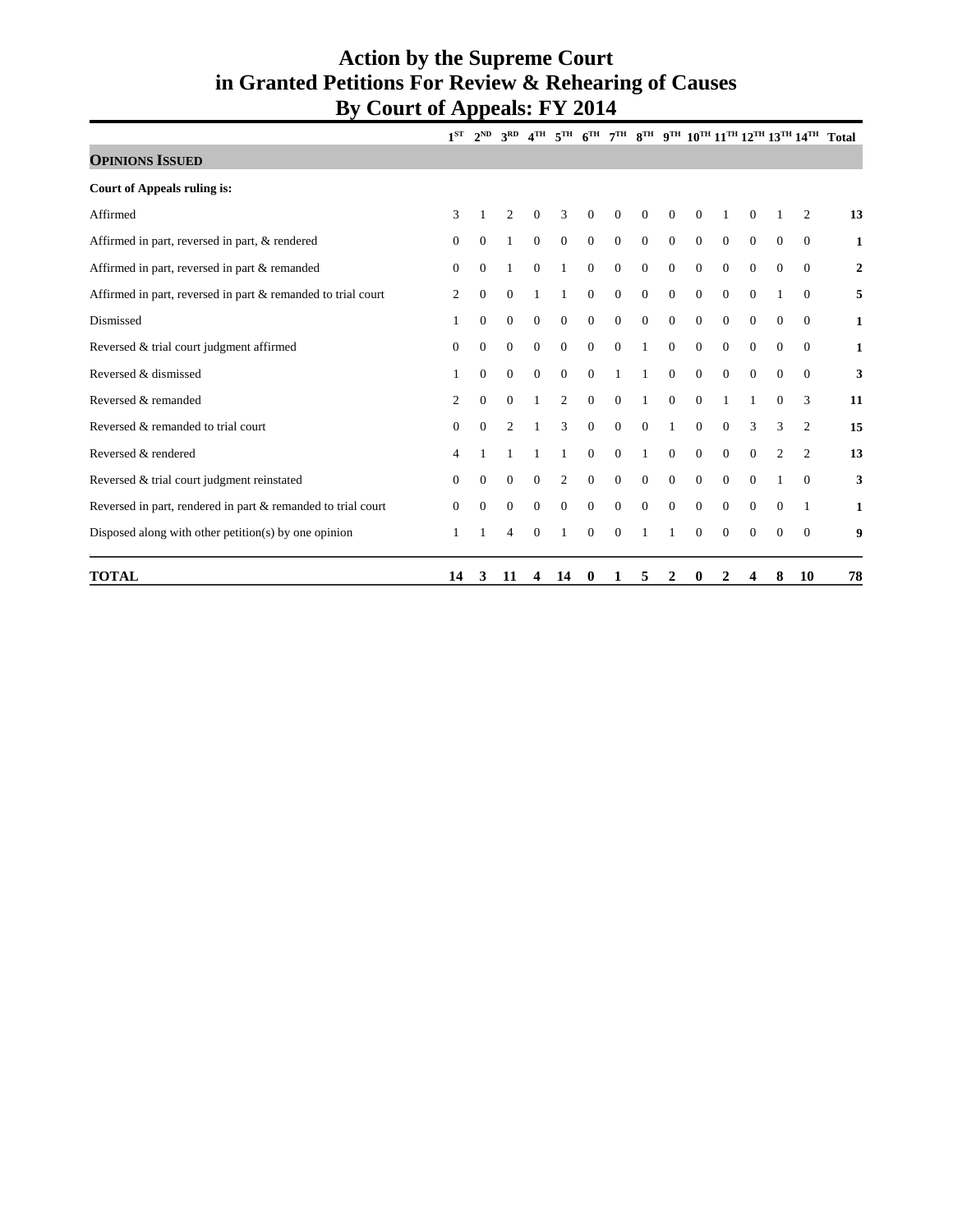| County          | <b>Number</b>  | County     | <b>Number</b>  | County        | <b>Number</b>  | County       | <b>Number</b>  |
|-----------------|----------------|------------|----------------|---------------|----------------|--------------|----------------|
| Anderson        | 1              | Fannin     | $\overline{c}$ | La Salle      | $\mathbf{1}$   | <b>Starr</b> | 1              |
| Andrews         | $\mathbf{1}$   | Fayette    | $\overline{c}$ | Lamar         | 3              | Tarrant      | 58             |
| <b>Aransas</b>  | $\mathbf{1}$   | Fort Bend  | 9              | Lamb          | $\mathbf{1}$   | Taylor       | 1              |
| Archer          | $\mathbf{1}$   | Galveston  | 7              | Lee           | $\mathbf{1}$   | <b>Titus</b> | $\mathbf{1}$   |
| Atascosa        | $\overline{c}$ | Gregg      | $\overline{c}$ | Lubbock       | $\overline{c}$ | Travis       | 72             |
| Bandera         | $\mathbf{1}$   | Grimes     | $\mathbf{1}$   | Marion        | $\mathbf{1}$   | Upton        | $\overline{c}$ |
| Bastrop         | $\mathbf{1}$   | Guadalupe  | $\mathbf{1}$   | Maverick      | $\overline{c}$ | Uvalde       | $\mathbf{1}$   |
| Bee             | $\mathbf{1}$   | Hamilton   | $\mathbf{1}$   | McLennan      | 4              | Van Zandt    | $\overline{4}$ |
| Bell            | 5              | Hardin     | $\overline{c}$ | Medina        | 3              | Victoria     | $\mathbf{1}$   |
| Bexar           | 51             | Harris     | 140            | Midland       | 5              | Walker       | 3              |
| Bowie           | 3              | Hartley    | $\mathbf{1}$   | Milam         | 9              | Waller       | 1              |
| <b>Brazoria</b> | 9              | Hays       | $\overline{c}$ | Mills         | $\mathbf{1}$   | Washington   | $\mathbf{1}$   |
| <b>Brazos</b>   | 5              | Hemphill   | $\mathbf{1}$   | Montgomery    | 30             | Webb         | 12             |
| <b>Burleson</b> | $\mathbf{1}$   | Henderson  | 3              | Nacogdoches   | $\overline{c}$ | Wharton      | $\overline{c}$ |
| <b>Burnet</b>   | $\overline{c}$ | Hidalgo    | 22             | Navarro       | 3              | Wichita      | 3              |
| Calhoun         | $\overline{2}$ | Hopkins    | $\mathbf{1}$   | <b>Nueces</b> | 14             | Williamson   | 6              |
| Cameron         | 7              | Houston    | 6              | Orange        | 3              | Wood         | $\mathbf{1}$   |
| Chambers        | $\mathbf{1}$   | Howard     | $\mathbf{1}$   | Palo Pinto    | $\mathbf{1}$   | Yoakum       | $\mathbf{1}$   |
| Cherokee        | $\overline{c}$ | Hutchinson | 3              | Parker        | 5              | Zapata       | $\overline{c}$ |
| Collin          | 25             | Jackson    | $\overline{c}$ | Polk          | 5              |              |                |
| Comal           | 3              | Jasper     | $\mathbf{1}$   | Potter        | 4              |              |                |
| Coryell         | $\mathbf{1}$   | Jefferson  | 6              | Runnels       | $\mathbf{1}$   |              |                |
| Dallas          | 102            | Jim Wells  | $\mathbf{1}$   | Sabine        | $\mathbf{1}$   |              |                |
| Denton          | 19             | Johnson    | 6              | San Jacinto   | $\mathbf{1}$   |              |                |
| Donley          | $\mathbf{1}$   | Jones      | $\mathbf{1}$   | San Patricio  | $\mathbf{1}$   |              |                |
| Eastland        | $\mathbf{1}$   | Karnes     | $\overline{c}$ | Shackelford   | $\mathbf{1}$   |              |                |
| Ector           | $\overline{4}$ | Kaufman    | $\overline{c}$ | Shelby        | 3              |              |                |
| El Paso         | 20             | Kendall    | $\overline{c}$ | Smith         | $\overline{4}$ |              |                |
| Erath           | $\mathbf{1}$   | Kerr       | $\mathbf{1}$   | Somervell     | $\mathbf{1}$   |              |                |
|                 |                |            |                | $TOTAL = 791$ |                |              |                |